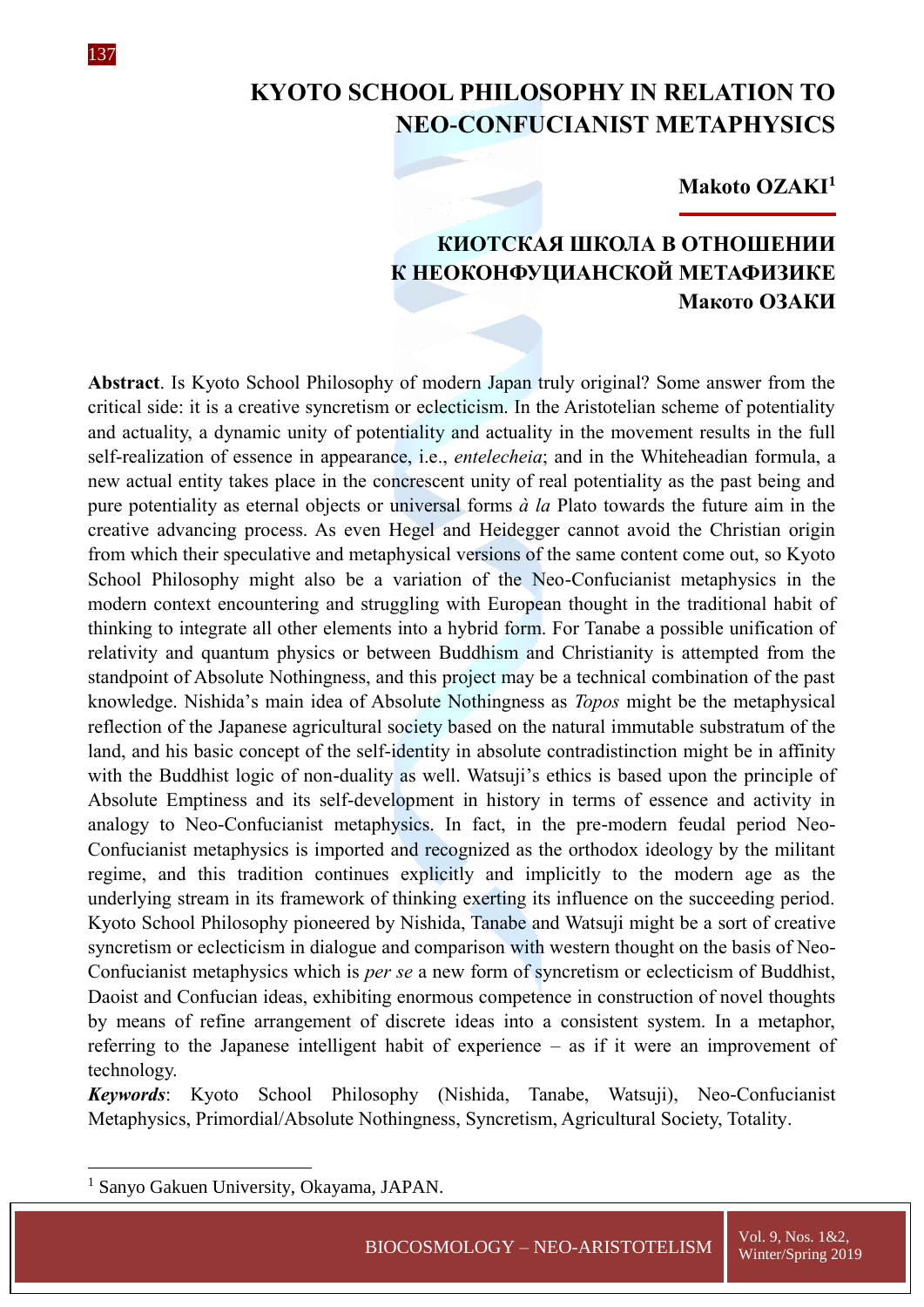**Резюме**. Является ли Киотская школа философии современной Японии действительно оригинальной? Некоторые отвечают с критической стороны, что это творческий синкретизм или эклектизм. В Аристотелевской же схеме потенциальности и актуальности – динамическое единство потенциальности и актуальности в движении приводит к полной самореализации сущности во внешнем проявлении, т.е. энтелехии; и в формуле Уайтхеда новая актуальная сущность имеет место в сращении и единстве реальной потенциальности как прошлого существования, так и чистой потенциальности, в качестве вечных объектов или универсальных форм (в духе Платона), устремленных к будущей цели в процессе творческого продвижения. Поскольку даже Гегель и Хайдеггер не могут избежать христианского происхождения, из первоисточника которого выходят их умозрительные и метафизические версии одного и того же содержания, то и философия Киотской школы также выступать разновидностью неоконфуцианской метафизики в современном контексте, и которая сталкивается и борется с европейской мыслью, делая в своем традиционном порядке объединения все осмысливаемых элементов в некую гибридную форму. Для Танабэ возможное объединение теории относительности и квантовой физики, или объединения буддизма и христианства предпринимается с точки зрения Абсолютного Ничто, и этот проект может быть искусной комбинацией прошлых знаний. Идеи Нишиды об Абсолютном Ничто как Топосе могут быть метафизическим отражением японского сельскохозяйственного общества, основанного на естественном неизменном субстрате земли, и самоидентификации в абсолютном противоречии, также в соответствии с буддийской логикой недвойственности. Этика Ватсудзи состоит из принципа Абсолютной Пустоты и ее саморазвития в истории с точки зрения сущности и деятельности по аналогии с неоконфуцианской метафизикой. Фактически, в досовременный феодальный период неоконфуцианистская метафизика импортируется и признается ортодоксальной идеологией воинствующим режимом, и эта традиция явно и неявно сохраняется в современную эпоху как основной поток в ее структуре мышления, оказывающей влияние на последующий период. Философия Киотской школы, впервые предложенная Нишидой, Танабэ и Ватсудзи, может быть своего рода творческим синкретизмом или эклектизмом в диалоге и сравнении с западной мыслью на основе неоконфуцианской метафизики, которая сама по себе является новой формой синкретизма или эклектизма буддизма, даосизма и Конфуцианских идей, демонстрирующего огромную компетентность в построении новых мыслей посредством тонкой организации дискретных идей в единую систему. В метафоре, ссылаясь на японскую интеллектуальную традицию к переживанию опыта – это как совершенствовать технологию.

**Ключевые слова**: Киотская школьная философия (Нишида, Танабе, Вацудзи), неоконфуцианская метафизика, изначальное/абсолютное ничто, синкретизм, сельскохозяйственное общество, тотальность.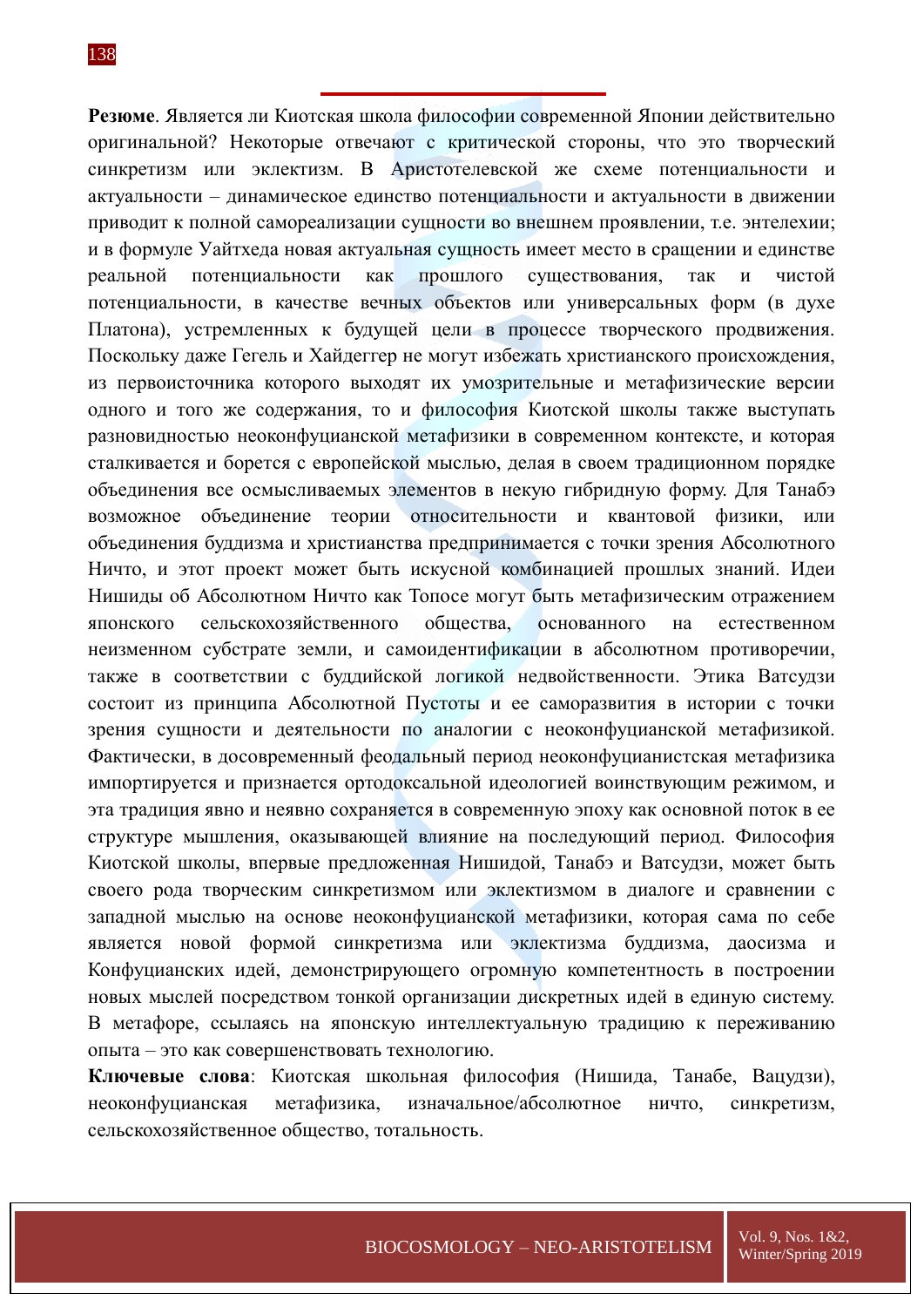# *Table of contents*

# *Introduction*

- 1. Interpretation
- 2. Neo-Confucianist substratum
- 3. Essence and Appearance
- 4. Agricultural background
- 5. Duality of the Absolute
- 6. Totality
- 7. Syncretism
- 8. Subject of Negation
- 9. Identity of End and Beginning
- 10. Tradition
- 11. The divine State as an Illusion
- 12. The Absolute becoming others
- 13. Direct Identity
- 14. The Secular World

*Conclusion*

# *Содержание*

# *Вступление*

- 1. Интерпретация
- 2. Неоконфуцианский субстрат
- 3. Суть и внешний вид
- 4. Сельскохозяйственное образование
- 5. Двойственность Абсолюта
- 6. Тотальность
- 7. Синкретизм
- 8. Субъект отрицания
- 9. Идентичность Конца и Начала
- 10. Традиция
- 11. Божественное государство как иллюзия
- 12. Абсолют становится другим
- 13. Прямая идентификация
- 14. Светский мир

*Заключение*

 $\overline{BIOCOSMOLOGY} - NEO-ARISTOTELISM$   $\overline{Vol. 9, Nos. 1&2,2.25$ Winter/Spring 2019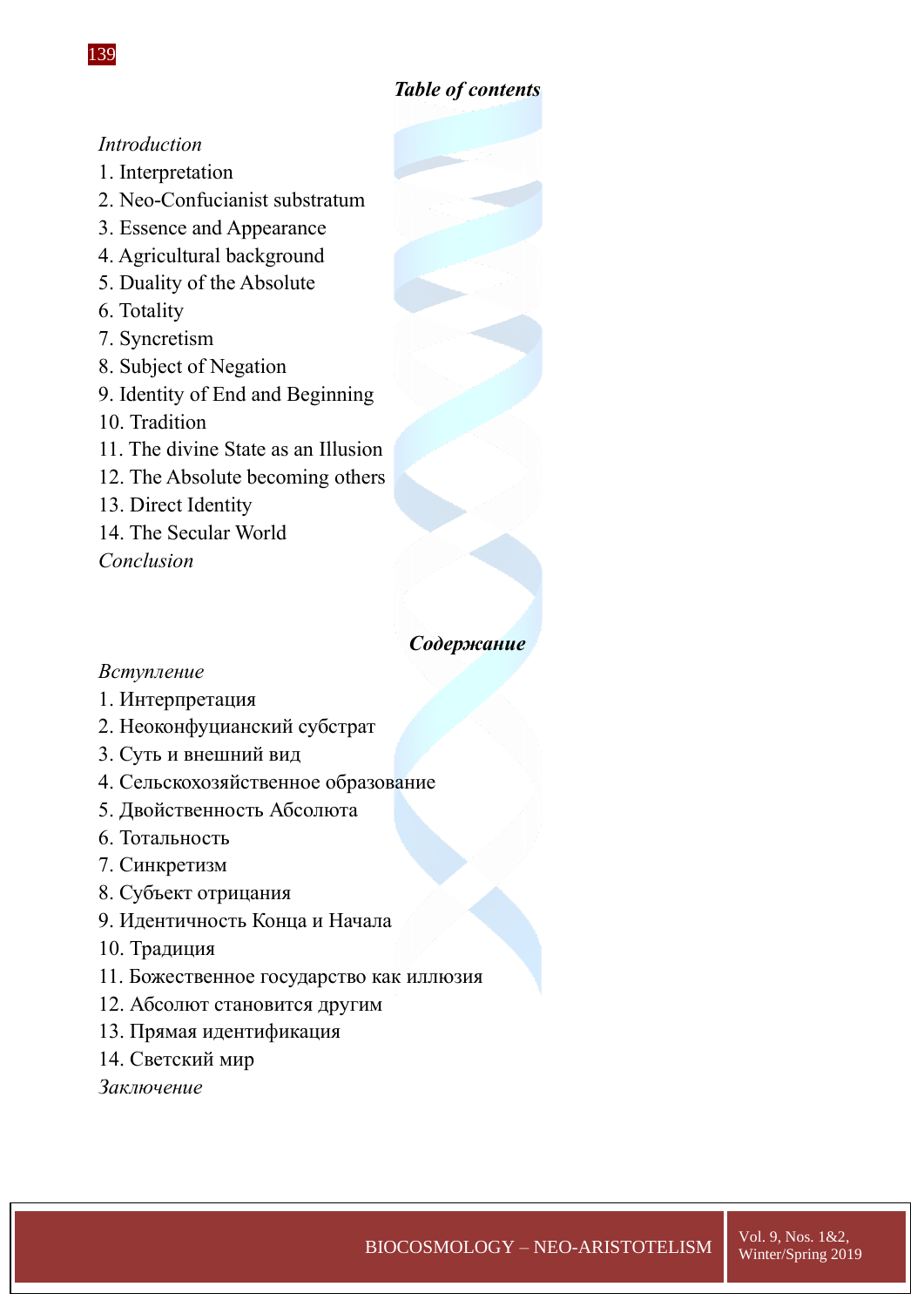### **Introduction**

History has the duality: one is the horizontal line from the past through the present to the future, open endlessly, and the other the vertical dimensions of the past strata superposed in consciousness explicitly and implicitly contracted in the present, remembering the nostalgia for the forgotten past. In modern astrophysics our universe is traced back to nearly 13.8 billion years ago, i.e., the so-called big bang origin, as far as we can observe, and in the comprehensive Buddhist text of the Lotus Sutra the historical Buddha reveals his own infinitely distant past event of becoming enlightened far above and beyond our image any more. Compared to this story, Kyoto School philosophy is still confined to the mundane world affairs reverting to the primal agricultural society within the limit of historical time. Even Heidegger's scope of time is restricted to human history begun with the Geek origin over 2500 years ago, and Hegel's eternal divine essence is unfolded and self-manifested in human history, reaching the state existence of the constitutional monarchy, as well.

As one of the distinguishing characteristics of Japanese intellectual history, the mythical God symbolic of the sun in the primitive society is regarded as the source of the self-identical succession of emperors system in the self-reflective mode of consciousness of the religious authority in the direct link to politics, reviving even in the modern age of restoration of the old monarchy as the imitation of the western political system. In the pre-modern Tokugawa period, instead of Buddhism, Neo-Confucianist metaphysics as a variation of the former served as the conservative ideology of the military regime, whilst at the same time permeating to intelligentsia at large. On such historical substratum, Kyoto school philosophy flourishes in new encounter with western thought in the transition from the Buddhist-Confucianist syncretic tradition to the west-centered modernization basically relied on the universal principle of Primordial or Absolute Nothingness in terms of the intellectual habit of integrating different elements into a higher complex unity.

Even so, however, while Nishida represents the longstanding primary agricultural society by his main notion of metaphysical *Topos* as Absolute Nothingness together with the Buddhist and Neo-Confucianist tradition taken place in the agricultural society, Tanabe stands by free subjective action of negative conversion of the existing substrative society into a new phase of history as a result of the social change undertaken by the dynamic movement of industrialization in the modern era. The divergence between Nishida and Tanabe, however, may be a contrast in identity appearing on the same socio-historical substratum of creative syncretism or eclecticism as the habitual experiential expression of Japanese intelligence.

#### **1. Interpretation**

There are the antinomic theses concerning the sentence "Alteration between the negative and the positive is the Dao" in the *Book of Change* with the advent of new Confucianist metaphysics in the 12<sup>th</sup> century in China: The Dao is change, or, the Dao is the ground of change. The former is Lu's interpretation, and the latter Chu's. Which is correct? Chu's one might be deeper than Lu's literal one in terms of the interpretation of the literature represented by G. Gadamer, according to which the

#### 140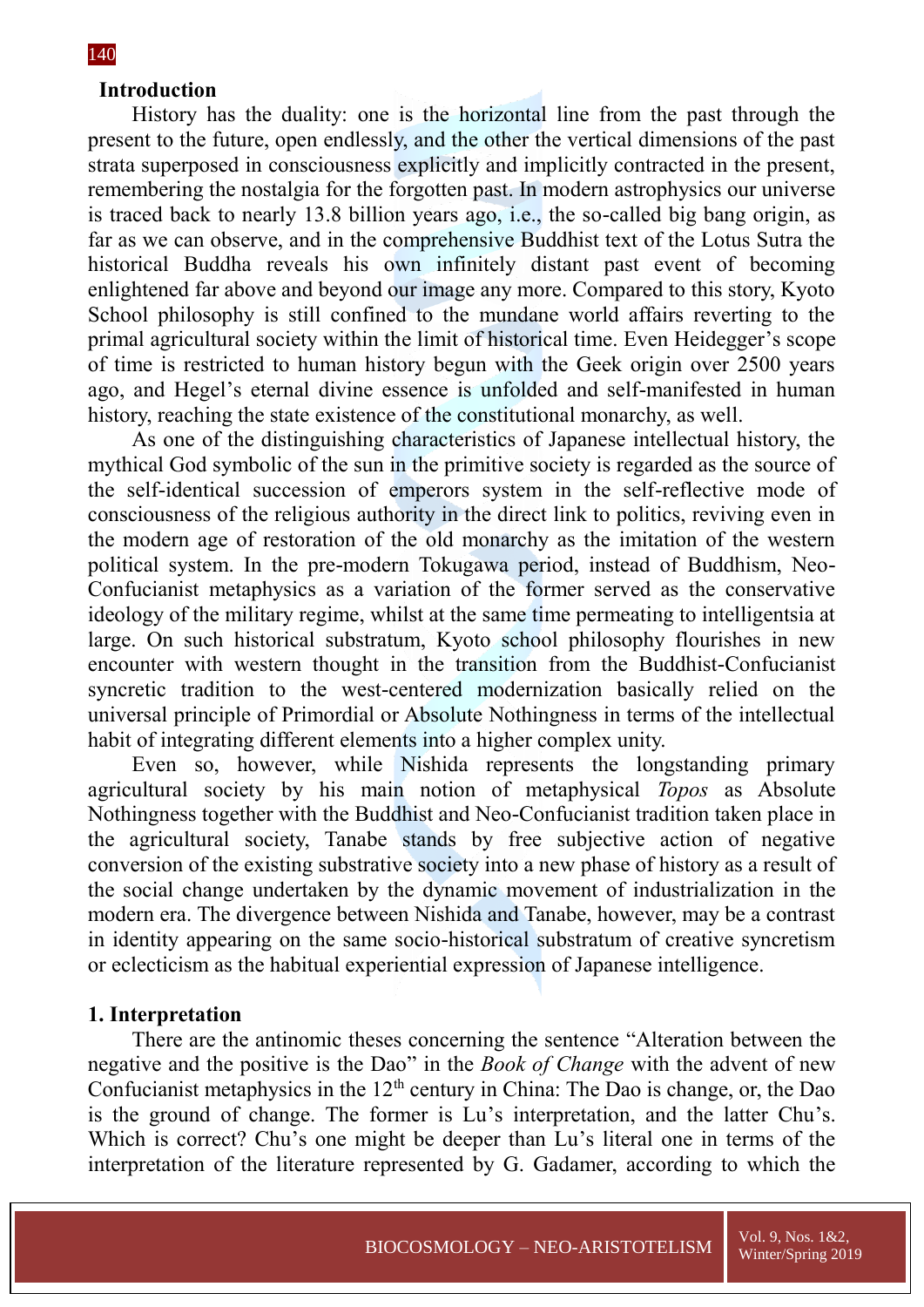interpretation is to disclose the hidden meanings in the depth of the matter. T'ien-t'ai, the prominent exponent of Buddhist philosophy in the  $6<sup>th</sup>$  century China, too, appraises the bright person who respects for reasoning to elucidate the profound meanings hidden in the deep dimension of the literature, whilst the dull persistently sticking to the superficial reading of letters.

# **2. Neo-Confucianist substratum**

Change from the negative to the positive, and vice versa, incessantly occur in the phenomenal world in distinction from the noumenally underlying substrative principle of the ultimacy of Nothingness in Chu's perspective in which the logic of essence and appearance, or substance and activity, plays the central role. Though in the *Book of Change* the term "essence/substance" is not mentioned but only activity/operation, it is introduced as the pair conception of explanation of the phenomenal world from the Buddhist source by Chu attempting to synthesize Confucian, Daoist, and Buddhist thought in a creative way appropriate for the age. Even so, however, Chu's neo-Confucianist metaphysics was not employed in his time but in the next Min dynasty, and subsequently was imported into Japan as the authoritative ideology in support of the feudal system during the Tokugawa period of approximately 300 years just before the dawn of modernization of Japan with the abrupt advent of western philosophy and culture. Along with this tradition Nishida, Tanabe and Watsuji at Kyoto University made to effort to create a kind of synthesis of eastern and western thought as a new intellectual form of modernizing Japan.

Particularly, Watsuji's (later affiliated with Tokyo university) systematic ethics may be the typical exemplar of such blend of neo-Confucianist and the Hegelian monistic logic according to which the principle of Logos is unfolded and selfmanifested in the socio-historical realms of the phenomenal world. For Watsuji, the basic principle of human existence is Absolute Emptiness or Negativity as the Totality that is perpetually to be actualized in the gradual process of history as the self-manifestations, and this is carried out under the guise of the cooperation of essence and appearance or substance and activity through the mediation of human practical action in society. As Eugen Fink points out, for Hegel, everything finite in the world is regarded as good in the end as the result of reconciliation of God and human beings, and this is also true for Watsuji who claims that there is no bad which is never turned out to be good in the last resort. In this respect, Chu also takes the optimistic position of human nature as originally good in agreement with the Christian tradition to which Hegel owes. In effect, the logical scheme in which the fundamental principle *qua* essence is activated in operation in the actual world may be common to all of them.

Neo-Confucianist metaphysics based on the ultimate principle of Nothingness as identical with the Buddhist principle of Emptiness might be conceived of as the historical prototype of the Japanese syncretism of Buddhism, Shintoism and Confucianism in general, and this line of integrity of different ideas may continue to the modern age in confrontation with western thought, with the result of Nishida's, Tanabe's and Watsuji's struggles for constructing the new forms of westernized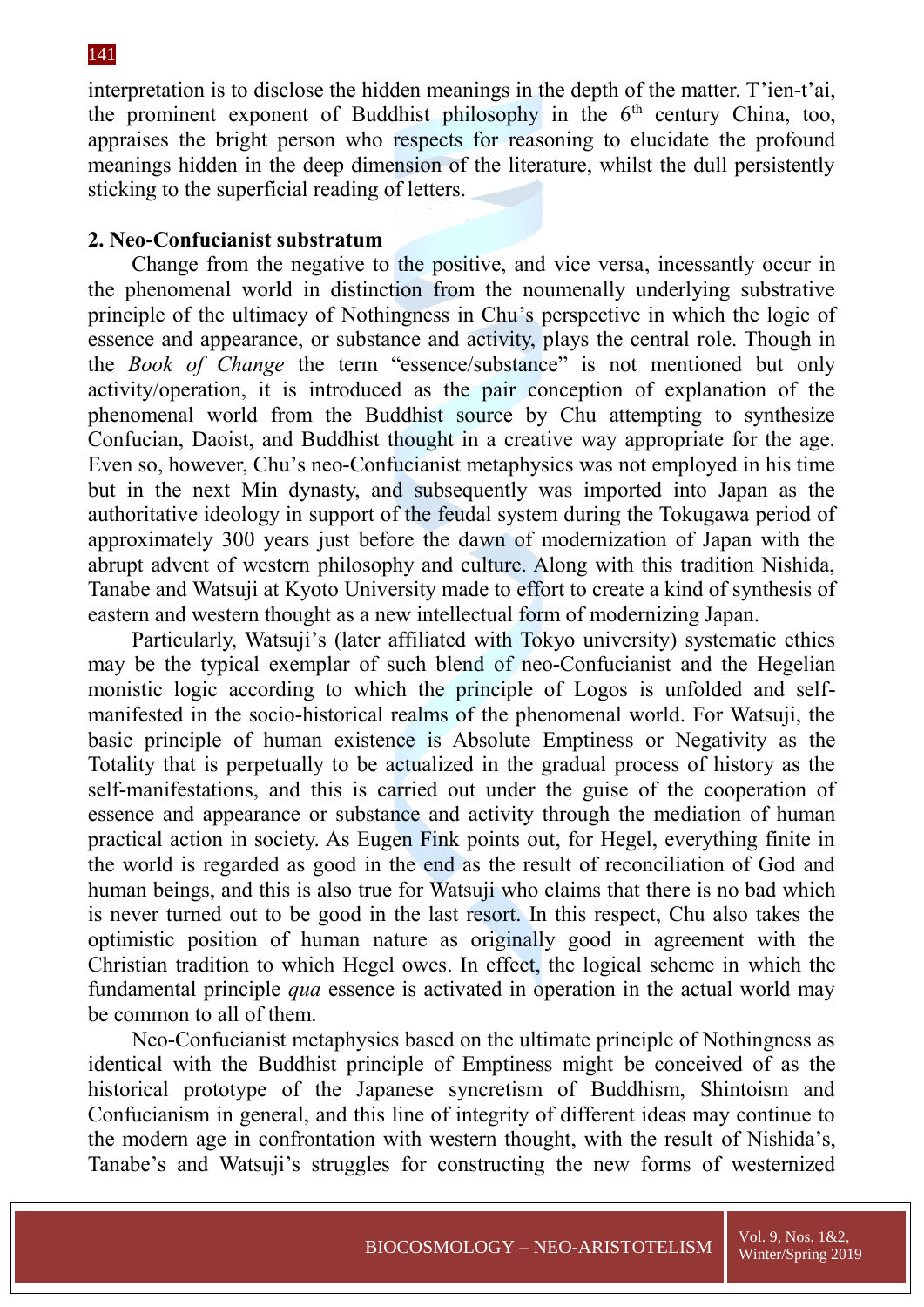conception. So, it is very important to discern the underlying concealed framework of thinking in their thought-structure, despite their ostensible outlooks in the western style and manner.

# **3. Essence and Appearance**

For Watsuji, the individual existence and social totality are alternately changed into each other through self-negation in the historical development, arriving at the state existence, and the truth of the individual and society is essentially Emptiness as ultimate reality; the individuality and totality are concrete appearances of the same essence in the socio-historical dimensions. This logical scheme may bear the resemblance to the Neo-Confucianist concept of ultimacy of Nothingness which might be the hybrid of Daoist and Buddhist ideas of Nothingness and Emptiness in terms of the change from negativity to positivity, and vice versa. The logic of the selfidentical essence appearing in the different forms can apply to every stage of the historical development of human society, for instance, the mythical God in ancient Japan is considered as the transformation of the same essence of the Buddha in the specific cultural circumstance. This logic might be relevant to Hegel who asserts that essence appears in the phenomenal world, the Absolute is to be self-manifested in the relative beings in history, leading up to the state existence as well. It might be no accident that there is a parallel among Hegel, Watsuji, and even Chu in their logical scheme in the end.

The full self-realization of essence in appearance corresponds to the Aristotelian concept of *entelecheia* as a dynamic unification of potentiality and actuality in the self-realizing movement. This might be applicable to the logic of the same essence appearing in a diversity of forms in terms of the perpetual self-negating activity of Absolute Nothingness or Emptiness in the field of historical development. Hegel's immanent logic, according to which God appears in history, might be much influenced by Aristotle, and we may see the striking similarity between western and eastern ways of thinking on the relation of essence and appearance, substance and activity, the Absolute and the relative, as a variety of the self-manifestations of one ultimate reality in the discrete linguistic and cultural environments.

# **4. Agricultural background**

In addition, with respect to the generative basis of the ontology of change as the self-reflective consciousness of the specific folk's or race's experience in China, Tanabe acutely enough remarks its origin as stemming from agricultural society in which the philosopher politics by wise kings governs the state and people in accordance with the heavenly laws as the subordinate order of the harmonious society, in contrast to the antagonistic opposition and conflict between God and demon in the Judeo-Christian tradition and to the artistic representational type of Greek spirit based on the relation of matter to form. This is the reason why Watsuji places the emphasis on social totality rather than the individual eventually, and even Nishida stands on the metaphysical place of Absolute Nothingness *qua* the noumenal essence as the latent and implicit self-reflection of the society inherited from the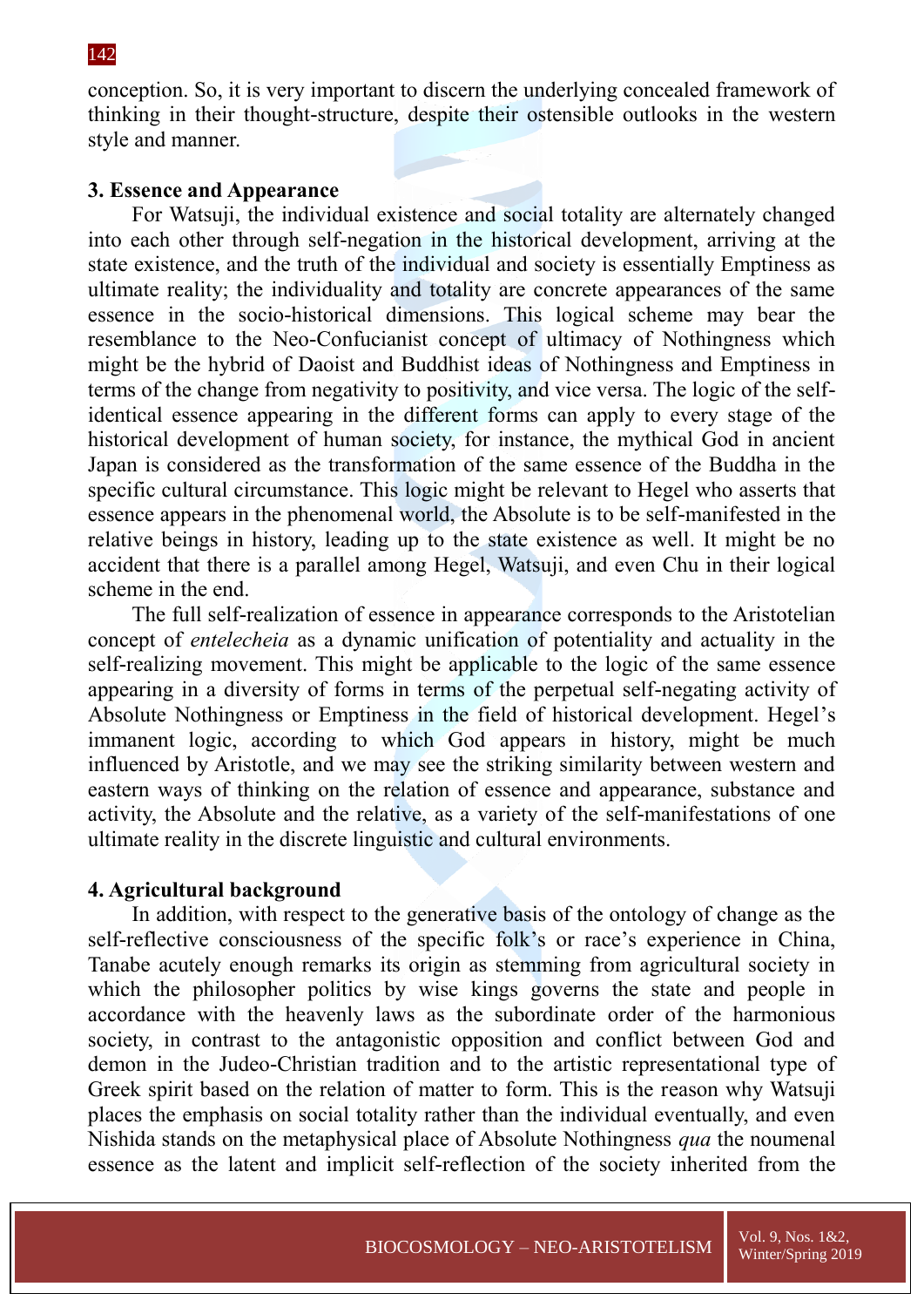ancient agricultural style of living on the stable land. This is also the reason that even in today's Japan people are still subject to the larger social organizations, typical of the political power of the state, in majority of their mentality, despite the folly politics in the ostensibly democratic juridical society. This may be the shadowy trace of the fact that the emperor system has remained in Japan as the habitual pattern of experience established along with its long traditional history.

In the early Tokugawa period, the representative Confucianist of the military regime Razan Hayashi articulates that God is the root of heaven and earth and the essence of all things, being identical to Emptiness as well as non-Emptiness without color and form, and the principles of time with the beginning and the end and of eternity without beginning and end, in terms of syncretism of Shinto and Confucianism based on the Buddhist logic of Emptiness. Watsuji regards the mythical God in ancient Shintoism as playing the mediating role to the indefinite God, not as the infinite Being as such, and this role of the mediator might be parallel to the negative element subordinate to the positive element in change, not as the diametrical opposite to the positive, from Tanabe's perspective. In the agricultural society ruled by the periodic repetition of four seasons and sustained by the invariable place, the priority is given to the hierarchical order of the society over individuals suitable for maintaining the feudal system, and this socio-historical underlying structure of the living world may contribute to the formation of mentality as the self-reflective consciousness of the experience peculiar to its own natural geometrical circumstance. This agricultural foundation as the basic pattern of experience of the particular people may be the matrix from which the Japanese syncretism arises.

# **5. Duality of the Absolute**

According to Watsuji, the ultimate One is not limited by any finite God but Absolute Nothingness as the infinitely deep origin of all determined Gods who can become Gods as the mediators to that Absolute One. Hereby we may see the parallel to the Vedantic distinction between the supreme Brahman beyond any form and the subsidiary lower level Brahman emanating into the actual world as God. The double structure of the Absolute may be found out in the Buddhist Lotus Sutra in which the penultimate eternal Buddha as the result attainted immensely long eons ago and the genuine eternal Buddha without the beginning and the end as the original cause hidden in the depth of the former. Hence, Watsuji's conception of the duality of ultimate reality as Absolute Nothingness and its determined form of God in respect of the Japanese God as the ancestor of the subsequent emperors might be in line with the eastern tradition. The parallelism might be seen in Heidegger's ontological difference between Being itself in the pre-Socratic age and beings in the post-Socratic era and the distinction of the first beginning from the other beginning concealed in the primordial ground of the former to be revealed in the future as the arrival of the last God. The difference between the Dao as change and the Dao as the ground of change may also correspond to the dual structure of the Absolute.

Even as regards the Christian Trinity, the Incarnation of God in the human form of Jesus occurred in the dimension of the second person of the Son of God but not in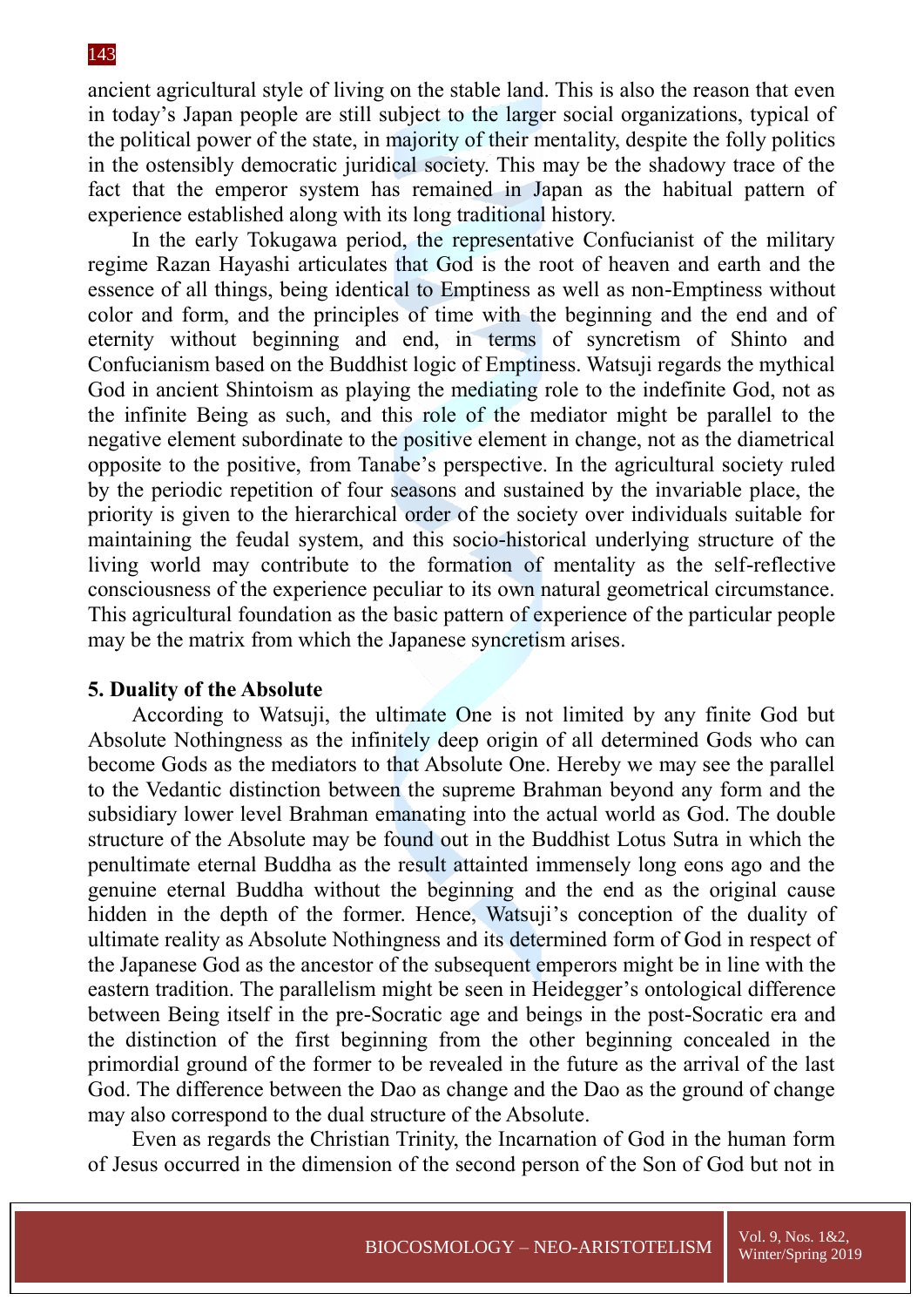the first person of the God Father may be in some way analogous to the Absolute One contained of difference within itself. The eternal unity of God and man has become historical reality in Jesus as the Christ, according to Paul Tillich, and this eternal unity in a state of pure essentiality or potentiality can become actualized through free action of human existence in the dynamic process of history. Whereas Jesus is eternalized as the pre-existence by Karl Barth with the result of attenuation of eschatology on the historical horizon, the eternal pre-existence of the historical Buddha is adumbrated to trace back to the primordial origin in the Lotus Sutra with the concomitant turn into the messianic anticipation of the Bodhisattva in the eschatological future.

#### **6. Totality**

The distinction between potentiality and actuality may refer to the distinction of finite totality from the absolute totality in the endless process of self-emptying activity of Absolute Emptiness as Absolute Totality in the spatial and temporal extension of human intersubjective active relationships in the alternate forms of the individual existence and social community in the formation of history, in Watsuji's view. For him, the priority of social totality over the individuals, though never exhausting the absolute totality itself in any finite form of totality, leads to that the Japanese emperor is the expression of the integrity of the whole state on the ontological status of the highest totality in history, though finally aiming at the worldwide state beyond nation states as the ideal unity of humankind after the war. Tanabe also conceives of the emperor as the symbol of Absolute Nothingness *qua* the integral totality of all people of Japan, likewise Watsuji. The totalitarian tendency of the Japanese society may be intimately linked with the emperor system established in the ancient agricultural society in connection with the mythical God as its prototype of the subsequent lineage in which the emperor is regarded as the presently manifest God, though being negatively converted into the symbolic human existence of the state as a whole after the defeat of the world wars. This immortal past may be still effective even in the present as the implicitly underlying stream of the society.

# **7. Syncretism**

Behind Tanabe and Watsuji, including Nishida, there has been the kind of syncretism or eclecticism as the blend of different ideas with the entailment of even the synthesis as a result of dialectical development in history. So, it might be not surprising that Tanabe attempts at a possible synthesis of Japanese Buddhism, Christianity and Marxism in anticipation of the second religious reformation from the standpoint of the self-development of the triadic logic of dialectic. The Kyoto School philosophy of modern Japan should be reviewed in the context of the Japanese intellectual history as the accumulated inheritance of a wide range of ideas originating from the diverse cultural regions. Especially, Neo-Confucianist metaphysics is of special significance in elucidation and analysis of thoughts represented by Nishida, Tanabe and Watsuji in comparison to western thought as the historical prototype of any sort of synthesis or syncretism of Buddhism, Daoism and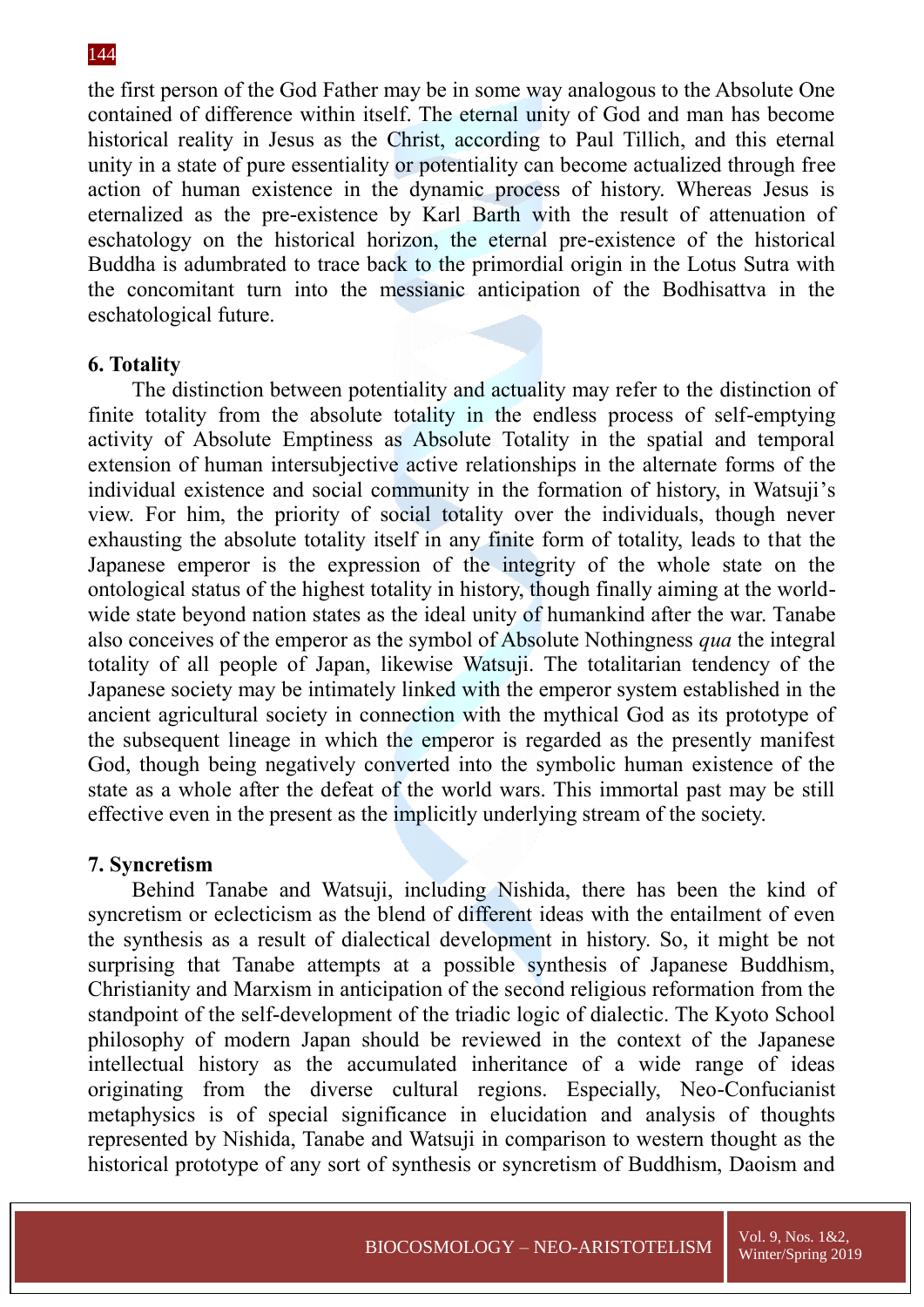Confucianism, or even Shintoism as well. Another philosopher Satomi Takahashi contemporary with them also proposes the position of the whole as transcendence in controversy with Tanabe concerning the Logic of Species from the Tendai Buddhist perspective vis-à-vis Zen which influenced on the taking place of Neo-Confucianism in China and on its later widespread in Japan as well.

# **8. Subject of Negation**

Watsuji's emphasis on totality rather than the individual may come from the metaphysical principle of identity, entailing syncretism or integration of many ideas in terms of indefinite and unlimited Absolute Nothingness/Emptiness as the fertile matrix. According to him, Emptiness empties itself in the historical process, and this signifies that Emptiness is the subject of its own emptying activity in history, in the same token as the Hegelian subject of God, Spirit or Reason in history, instead of the human existential subject. This connotes Emptiness as absolute totality towards which history proceeds and human beings are predicated as the secondary rank. In my view, however, on the contrary, the subject is rather human beings who perpetually empty their individualities and social entities in alteration through their subjective free actions on the socio-historical plane of the world. Emptiness does not move on its own but is rather moved to be emptied by human subjective free action, and therefore, when human subjective action ceases to negate the existing individual self and social entity any more, it turns out to be bad as against the realization of its own essence as Emptiness in its endless course. In other words, goodness is no other than the self-negating activity to realize Emptiness as essence in appearance and its actualized result. Once actualized, both the individual and social entity cannot remain *status quo*, but further strive to realize Emptiness without stopping at any point of time, otherwise it regresses into badness. This is the other side of the species in which the universal genus is once actualized; the species as good must not remain as being devoid of self-emptying/negating but go a step further to negate itself for the purpose of actualizing Absolute Negativity in the finite phenomenal world endlessly. For Watsuji, the fundamental principle of human existence is Absolute Emptiness/Nothingness as the subject of self-negating activity in history, as in the case of Karl Barth's theology in which God is the subject of history, and not *vice versa*. But the subject of self-negating/emptying activity is borne by human existence endowed with freedom to activate its own essence in the forms of individuality and social entity as finite totality in a reciprocal self-negation in the space-time extension of the actual historical world.

# **9. Identity of End and Beginning**

As Hegel holds, the same essence appears in different forms, and this is also true for the Buddhist logic of Emptiness entailing its opposite aspect of being in turn as a result of its self-negating activity. This principle of self-identity in difference might be valid to the Buddhist view of the ancestor God in Japan as another trace of the Buddha in the different place and age in terms of essence and appearance, and to syncretism, eclecticism, or any type of unity of the diverse ideas on a higher level.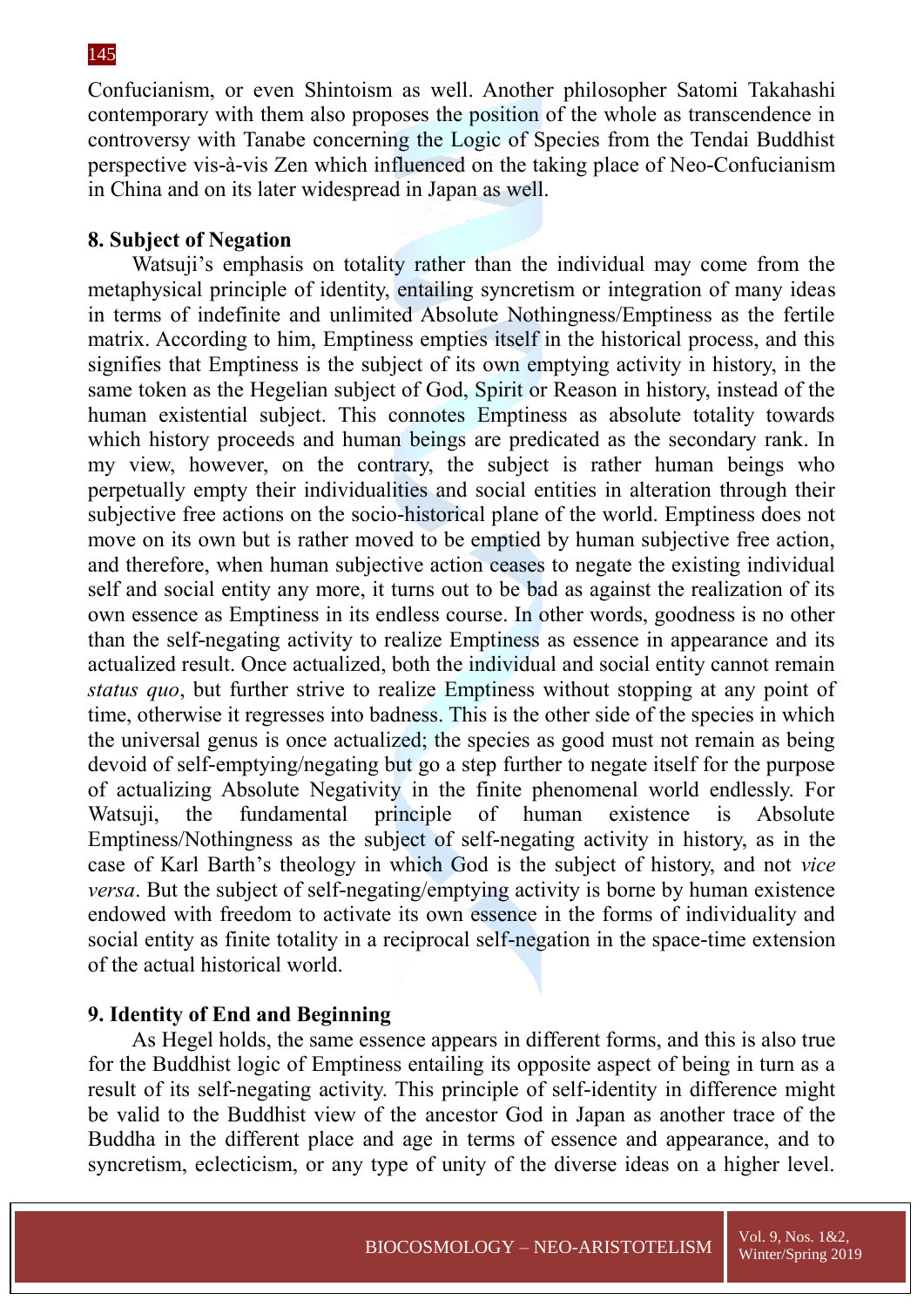For Heidegger, identity is a fundamental characteristic of Being as the ground of beings, and the essence of identity is a property of the event of appropriation (*Ereignis*) as the active nature of the self-vibrating Being. Being occurs as event of its own, not static as such but active in nature, and this might be the remnant of the Incarnation of the eternal God in human history. For Hegel, the end is the beginning as the result of the self-moving completion of Being, i.e., the absolute Idea, in a historical return to its original beginning with its fully developed fullness. Being becomes present in the manner of a transition to beings as the difference in its selfnegating dialectical movement, though not leaving its own place and go over to beings but retaining the differentiation of them within itself. The identity of the end and the beginning in a circular movement is true for the Buddhist view of cyclic time in which at the penultimate end the Bodhisattva returns to the primordial beginning with the attainment of completed fulfillment of original essence, i.e., the Buddha, corresponding to the *entelecheia à la* Aristotle (Nichiren: *The Principal Image of Contemplation to begin with the Fifth Five Hundred Years After the Buddha's Extinction*). The identity of the end and the beginning also pertains to Confucianism and Daoism as the ontological principle of time reflective of the agricultural background based upon the periodically repetitive time rather than a merely linear temporality.

# **10. Tradition**

The logical schema represented by Hegel and Heidegger might be relevant to the Buddhist way of thinking in terms of the Emptiness principle undergoing change in self-negation into beings as the various appearances of the same essence in the phenomenal sphere. In fact, this took place in the Japanese modes of syncretic or synthetic integration of discrete thoughts in speculation with the Kyoto School philosophy as well as the previous hybrid Neo-Confucianist metaphysics involving Shintoism. As Hegel and Heidegger are inevitably bound up with the Cristian tradition, so the Kyoto School philosophers are also inescapable from the bondage of the cumulatively superposed strata of the antecedent intellectual tradition of Confucianist, Daoist and Buddhist frameworks of thinking and conceptions. Hence, it may be superficial to describe their thoughts only from the western philosophical perspective, without inquiring into the deeper structure of the Japanese intellectual historical context. This may be tenable in terms of the Whiteheadian conception of the immortal past which is still actual in its objectivity as the causal power influencing upon the present, particularly remarkable in Nishida's main ideas of absolute self-identity in contradistinction derived from the Buddhist concept of nonduality and duality and Absolute Nothingness as the ultimate underlying substrative principle of all actual entities, sharing with Tanabe and Watsuji as well.

As W. Pannenberg elucidates, the presence of the Kingdom of God is not yet ultimately manifest in the world but still in the future and the second advent of Christ brings forth the completion of God's reign, the expectation of the second coming of Christ is so fundamental as the full arrival of God on earth. This scheme of orientation towards the future is so vital that Heidegger cannot escape from the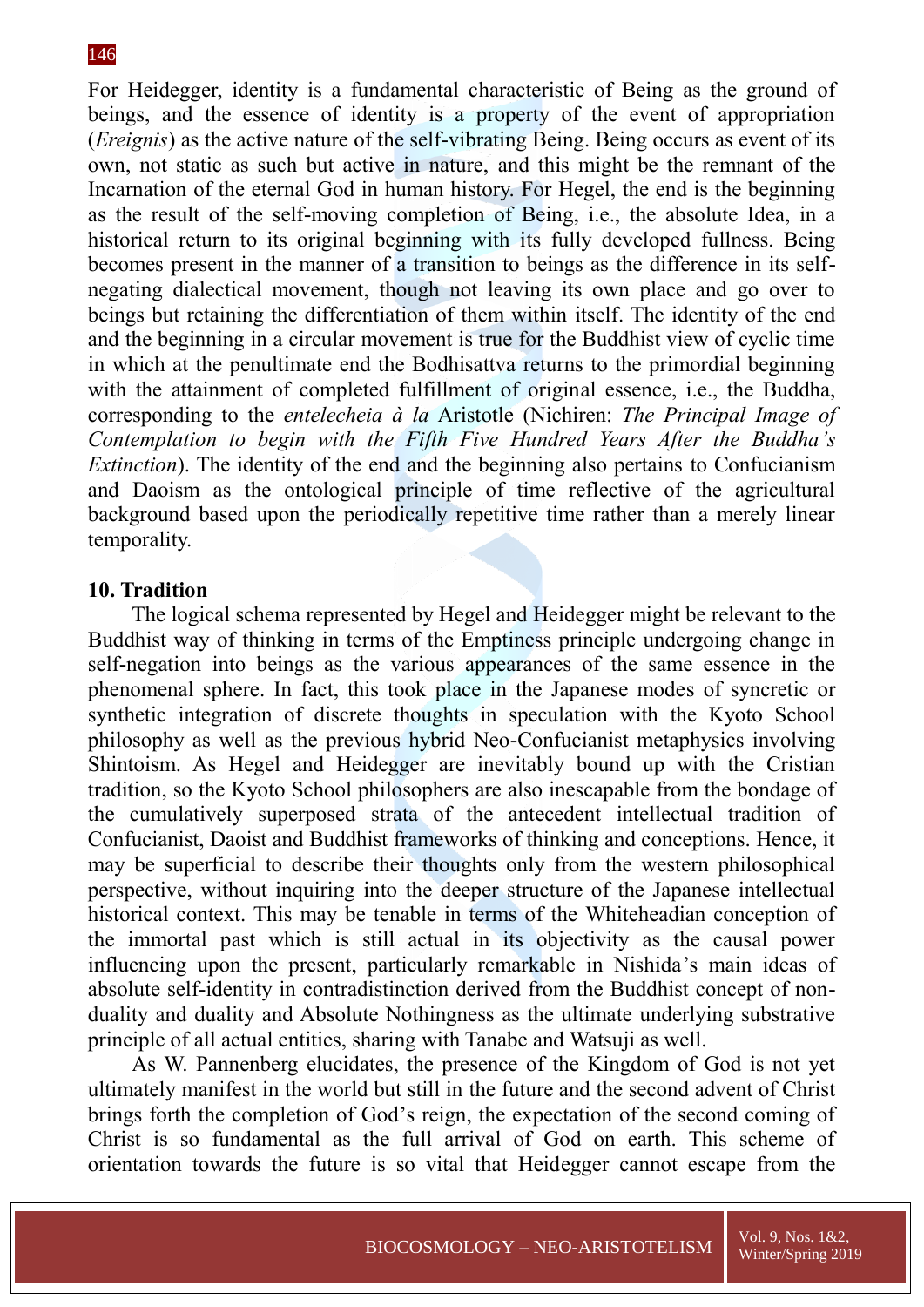Christian messianic tradition as his historical background, as his expectation of the last God in the other beginning suggests.

# **11. The divine State as an Illusion**

Watsuji's priority of a social totality over the individuals might directly be much influenced by Hegel's stress on a political community over the individuals on the higher level of actuality *à la* Aristotle, entailing the identification of the state and the hereditary monarchy, *i.e.*, the concrete personality of the state existence as divine. Both Watsuji and Tanabe, likewise Hegel, conceptualize the given actuality of the state existence in their time as ideality, i.e., the realization of the principle of Absolute Emptiness *qua* Totality in the actual state existence, though they immediately after the world wars modify the absolutization of the state in such a way that the state also has the duality of good and evil as the expediently oscillating being, not absolute as such but relative, involving repentance for evil à la Tanabe, with the view of the emperor as the symbolic expression of the nation as a whole à la Tanabe and Watsuji.

Although they seem to be influenced by Hegel's view of the  $19<sup>th</sup>$  century state image as the theodicy on the surface, nevertheless, their totalitarian tendency is deeply rooted in the Japanese homogeneous society inherited since the ancient times with the establishment of the divine emperor system, corresponding to the Hegelian monarchy-state. They failed to anticipate the ideal future state existence under the given circumstances beforehand but were engaged in justification of the state *status quo* by means of technical combinations of the existing ideas directly applying to the historical actuality, as if flying owls in the evening afterwards. As a matter of fact, they were all participating in the consultation with the educational bureau of Japan government during the war times.

#### **12. The Absolute becoming others**

In comparison to the Heideggerian Christian religious origin, Nishida, Tanabe and Watsuji do not stand on the apocalyptic messianic horizon proper to the desert type of cultural zone but on the warm and wet land type of the agricultural mode of social production. In view of the socio-cultural diversity, there is no expectation of the Messiah to save people in the future in the agricultural society based on the invariable land with the repetition of the same, except for the Lotus Sutra Buddhism represented by Nichiren who predicts the new appearance of the Buddha in the last era of history, analogous to the second coming of Christ or the last God in Heidegger.

For Hegel, the Absolute becomes the others as its self-estrangements, whilst maintaining its self-identity by its eventual return to itself in the self-developing whole. In other words, the Absolute is inclusive of the relative difference within itself through its self-manifesting movement as the self-negating activity in the world history. In the Lotus Sutra, too, the eternal original Buddha is able to take the multiplicity of forms for the purpose of saving all living beings in the entire cosmos, becoming other figures with the different names as the expedient means, i.e., as the self-alienation with the result of returning to its original beginning to attain its own self-identity in the event. This is feasible by reason of the ceaseless self-negating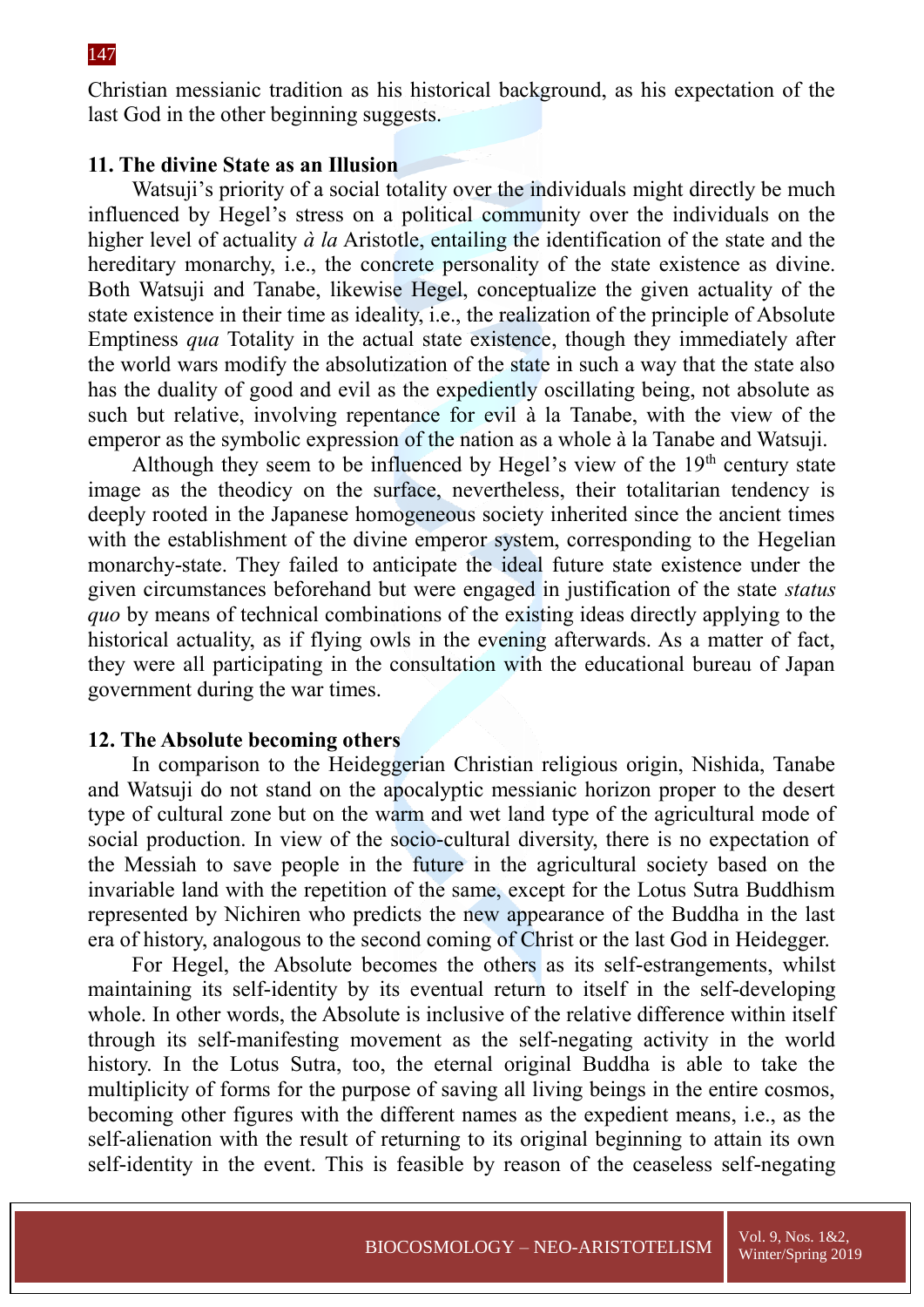activity of the principle of Absolute Emptiness; the eternal Buddha can assume the multitude of appearances in the phenomenal world, even in tree and grass besides the different personalities in the other cultural zones. In fact, the other Buddhas in many worlds in the multiverse are described in the sutras. So, it might be no accident that Hegel and Buddhism are in some way coincident with each other in the eternal light of the Absolute One containing self-separation and self-differentiation in correspondence to the different cultural areas or other worlds.

### **13. Direct Identity**

In Japanese intellectual history, Original Enlightenment thought arose within the Tendai Buddhist circle in the early medieval onward regarding the self-identity of human nature and Buddhahood as a climax of absolute monism of non-duality with the propensity for affirmation of actuality *status quo*. As an extreme extension, human beings are regarded as the Buddha already without practice due to their identity, discarding its opposition phase. Even if so, however, this is the mistaken identity in confusion of potentiality and actuality on account of its one-sided emphasis on non-dual identity simply, lacking the moment of necessity on the plane of practical action in negative mediation. Behind this kind of hasty identification, there might be the naïve feeling of affirmation of the given actuality since antiquity without the moment of self-negation, and hence, the Buddhist concept of Emptiness as the principle of negation originated in India is absorbed and transmuted into the indigenous spirit, quite contrary to its original meaning. In the medieval the reaction to this trend took place in the new forms of Buddhist thought, the so-called the new Buddhism in the Kamakura period, represented by Honen, Shinran, Dogen, and Nichiren out of the same ambit of the Tendai school based on the Lotus Sutra. While both Honen and Sinran advocate the Amitabha Buddha residing in the pure other world, Dogen concentrating on Zen meditation imported from China, Nichiren deepens the implications of the Lotus Sutra in the eschatological time in which the novel arrival of the Buddha is anticipated by the return to the eternal origin.

It is necessary in terms of the structure of time to mediate the past in the present to the future. In the Lotus Sutra, in the first half of which true reality of all phenomena is analyzed in terms of the ten categories, i.e., appearance, nature, essence, power, activity, cause, conditions, result, reward, and the self-identity of all elements, parallel to the Aristotelian and Kantian categories. In the second one, the eternal origin of the historical Buddha is disclosed from the triad perspective of original cause, original effect, and original world, suggesting the future advent of the hidden Buddha in the proleptic form of the Bodhisattva as the eternal return of the same *à la* Nietzsche.

### **14. The Secular World**

Even though Watsuji takes the Lotus Sutra into consideration, both Nishida and Tanabe mainly lean towards Zen and Pure Land Buddhism, as their disciple Iwao Kouyama criticizes. This tendency may be derived from the fact that Neo-Confucianism was imported by Zen Buddhists. Even in China after the gradual

#### 148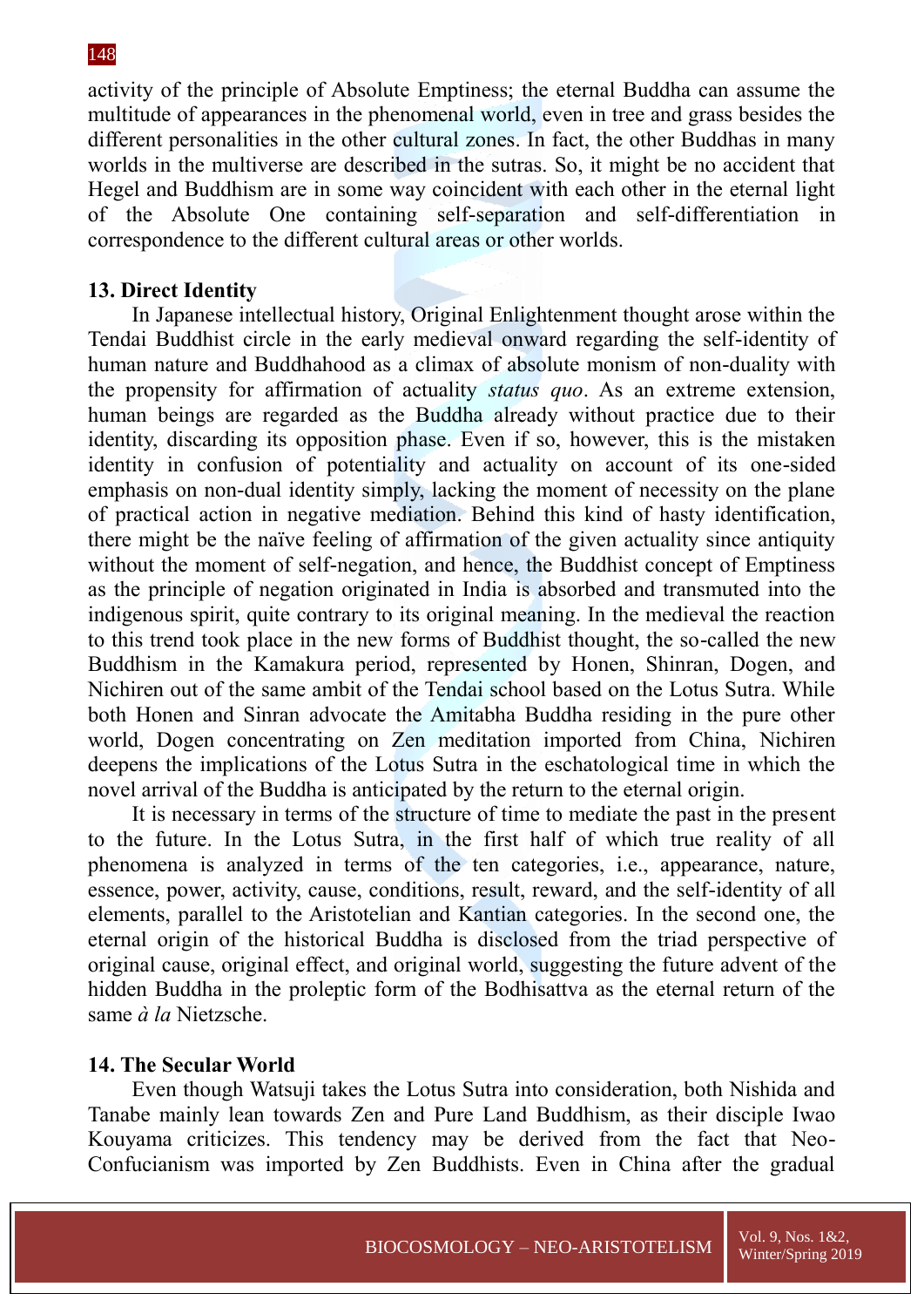decline of Tendai Buddhist school Zen school instead rises as the main stream, and this historical changing situation exerts a strong influence upon Japan, ensuing the adoption of Neo-Confucianism as the official ideology by the Tokugawa military regime due to its social institutional character as opposed to quietism. This mundane character is well fit to the Japanese general mentality in favor of actual fact rather than abstract truth, and consequently Nishida starts from the pure experience instead of deductive speculation on the basis of universal principle and Tanabe also does not presuppose any precedent being, like the transcendent God, but begins with the given fact as the result from the end, admitting the unknown origin of the world. Their attitudes are oriented towards the facts without presupposing the general principle onset, as the common distinguished characteristics throughout the Confucian cultural zone.

Neo-Confucianism might be a concrescent unification of Buddhist, Daoist and Confucianist ideas on the foundation of Absolute Nothingness immanent in the multiplicity of phenomena, though being transformed into the Japanized manner suitable for the political policy of the closed country incommunicative to foreign countries with narrow mind. Even if so, however, Kyoto School Philosophy opens up the window for western thought on the concealed basis of Neo-Confucianist metaphysics within the purview of the secular world, and this endeavor should be continued to promote a further development in the exchange of ideas and enhancement of systematic construction of thought in view of the world-wide spread of universal principle of Absolute Nothingness applying to a diversity of human intellectual activities in general upon the necessary request of the world history from the neo-Aristotelian bio-cosmological standpoint as well.

# **Conclusion**

As the Kyoto school Marxist Jun Tosaka criticizes Tanabe's philosophy for its character of creative syncretism or eclecticism, Kyoto School philosophy might be involved in the general tendency towards the kind of syncretism or eclecticism of Japanese intellectual history, particularly, in the guise of a new synthesis of eastern and western thought on the neo-Confucianist substratum prevalent in the pre-modern age. Over against the Buddhist belief in the other world represented by the Amitabha Buddha in the medieval, the mundane world view peculiar to Neo-Confucianism was adopted as the prevailing ideology in service of maintaining the social order under the auspices of the Tokugawa regime. In the background of the antecedent historical situations, Kyoto school philosophy based on the central concept of Absolute Nothingness may be well understood as a creative construction of metaphysics in confrontation with western thought. On the Neo-Confucianist basis, Nishida, Tanabe, and Watsuji strive to make up the new integralist systems of thought by positively taking the western ideas, especially Hegel's dialectic in respect to the Buddhist idea of Emptiness and its historical application.

Furthermore, as Nishida himself explicates, concepts are the products abstracted from the concrete facts of human experience in correlation to natural environment as the self-reflective style of social production in general. So, it is very important to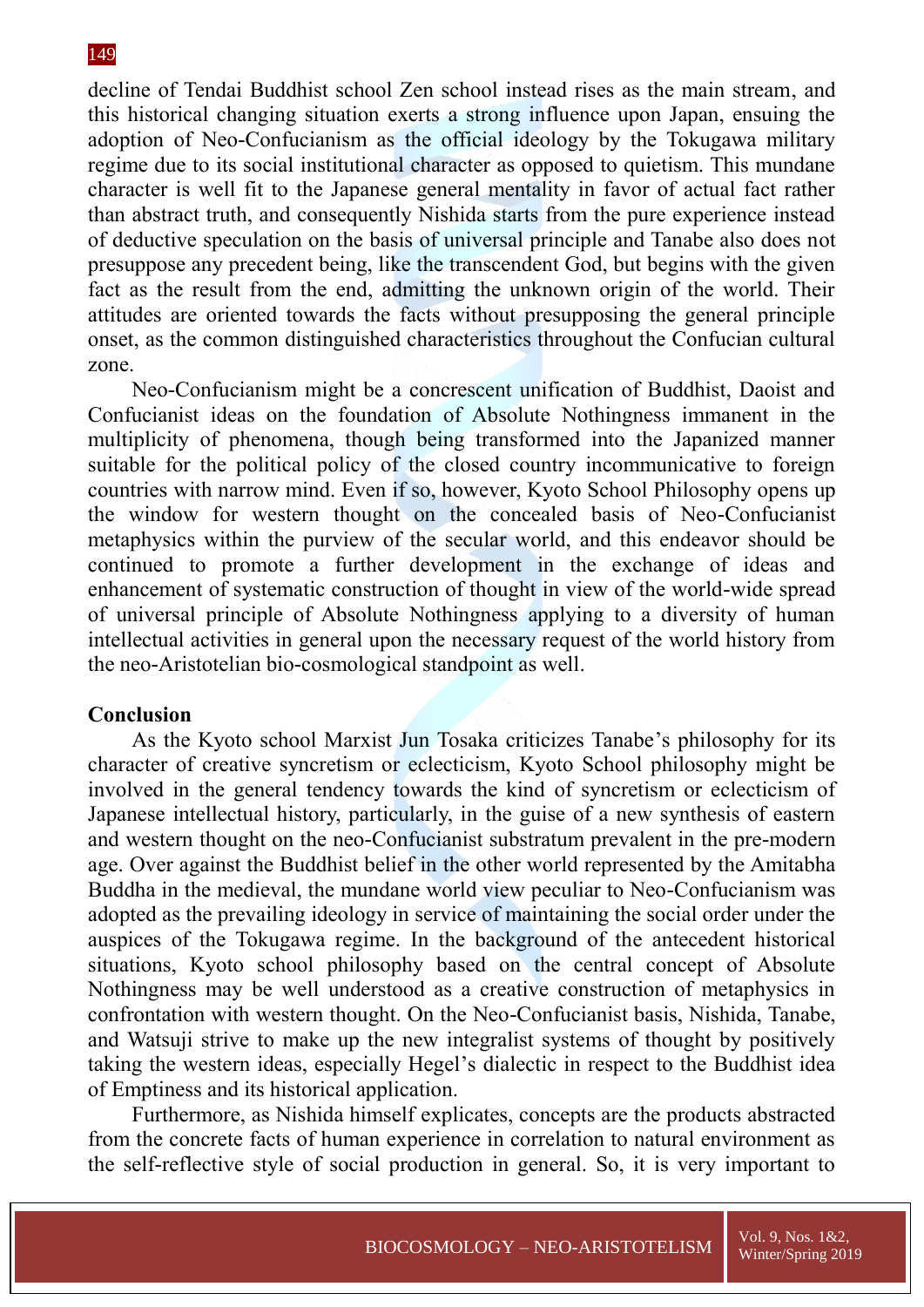inquire into the specific style of social production of things in each cultural area beyond the mere reading of literature on the surface as its original root. In this respect, the primary agricultural society in Japan might be highly significant to take into consideration Nishida's last notions of Absolute Nothingness as the metaphysical Place or *Topos* and the self-identity in absolute contradistinction as generated from the homogenous self-identical social experience in addition to the Buddhist logic of non-duality. Tanabe also succeeds in the establishment of the triadic logic of dialectic in the forms of individuality, species-like society, and universality on the same bases of Absolute Nothingness with the different connotation as the shadowy trace of the industrial urban society in change. Watsuji further construes a systematic ethics in terms of the fundamental principle of Absolute Emptiness and its concrete selfdevelopment in the socio-historical fields, by using the Hegelian dialectics. Even so, however, under the ostensible westernized manner of conception, there might be the real potential strata inherited from the preceding eras prevailed by Buddhist and Neo-Confucianist ways of thinking as the immortal past effectively operating in the constitution of a new occurrence of actuality *à la* Whitehead. In short, Kyoto school philosophy is to be reviewed from the historical perspective of the potential past influences upon the present.

# **References**

- Bowman, Brady. 2013. *Hegel and the Metaphysics of Absolute Negativity*, Cambridge UP.
- Dahlstrom, D. ed. 2011. *Interpreting Heidegger*, Cambridge UP.
- Dale, Eric. 2014. *Hegel, the End of History, and the Future*, Cambridge UP.
- Davis, Bret. 2007. *Heidegger and Will*, Evanston: Northwestern University Press.
- Deligiorgi, K. 2006. *Hegel: New Directions*, ed. Bucks: Acumen.
- Ebisawa, Zenichi. 2016. *Hegel's Logic and Dialectic*, Tokyo: Azusa.
- Gadamer, Hans-Georg. 1996. *Der Anfang der Philosophie*. Jap. Trans. Minoura and other. Tokyo: Hosei UP.
- Habermas, Jürgen. 2014. *Zwischen Naturalismus und Religion*, trans. by Shoji & others, Tokyo: Hosei UP.

- 2016. *Wahrheit und Rechtfertigung*, trans. By K. Mishima, Tokyo: Hosei UP.

- Hanaoka, Eiko. 2008. *Zen and Christianity: from the Standpoint of Absolute Nothingness*. Kyoto: Maruzen.
- Hegel, G.W.F. 1971. *The Phenomenology of Mind*, trans. J. Baillie, London: Gerge Allen & Unwin.
- Heidegger, Martin. 1969. *Identity and Difference*, trans. by J. Stambugh, New York: Harper & Row.
	- 1998. *Pathmarks*, ed. W. McNeill, Cambridge UP.
	- 2006. *Mindfulness*, trans. by P. Emad & T. Kalary, London: Continuum.
	- 2012. *Contributions to Philosophy (of the Event)*, trans. by R. Rojcewicz & D. Vallega-Neu, Bloomington: Indiana UP.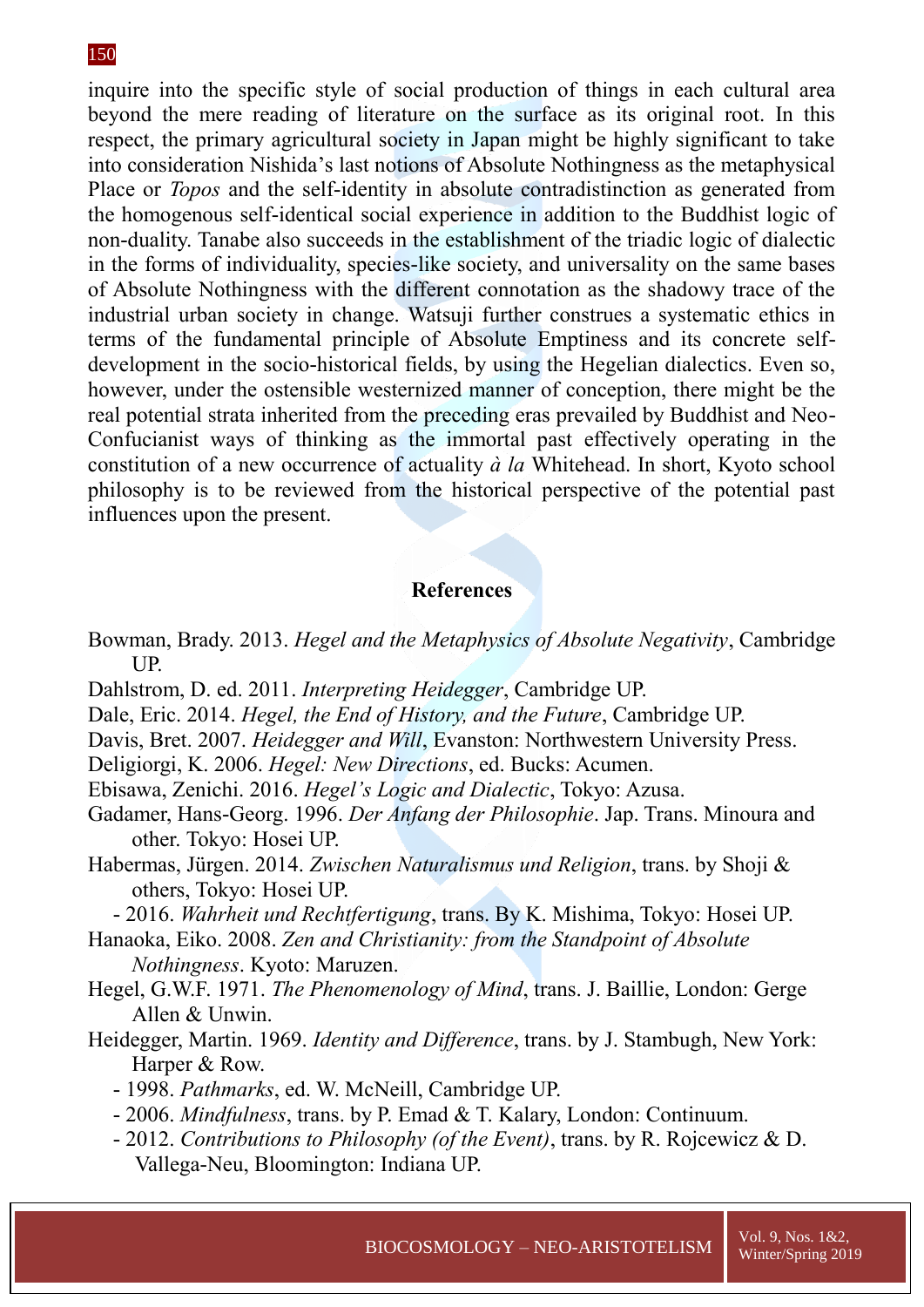- 2013. *The Event*, trans. by R. Rojcewiicz, Bloomington: Indiana UP.

- Hocevar, Rolf. 1982. *Hegel und der Preussische Staat*. Trans. Aofuku, Tokyo: Hosei UP.
- Hyland, D. ed. 2006. *Heidegger and the Greeks*, Bloomington: Indiana University Press.
- Kaneko, Takezo. 2012. *Hegel's Phenomenology of Spirit*. Tokyo: Chikuma. 1997. *Critique of Practical Reason*. trans. M. Gregor, Cambridge UP.
- Khroutski, Konstantin S. 2014. Rehabilitating Pitirim Sorokin's Grand Triadologic Concept: A Biocosmological Approach, *Biocosmology-Neo-Aristotelism*, Vol.4, No.1 & 2, 2014.
	- 2016. Reinstating Aristotle's comprehensive *Organon*Kosmology and the genuine language of his Organicism naturalism archetype // *Biocosmology – neo-Aristotelism*, Vol.6, Nos3&4 (Summer/Autumn 2016), p. 394–413.
- Kouyama, Iwao. *Cultural Typology*. In Collected Works of Kouyama Iwao, Vol.3, Tokyo: Tamagawa UP.
- Laube, Johannes. 1984. *Dialektik der absoluten Vermittlung*, Freiburg: Herder.
- Lipner, Julius. 1999. *Hindus: Their Religious Beliefs and Practices*, London: Routledge.
- Longuenesse, Beatrice. 2007. *Hegel's Critique of Metaphysics*, Cambridge UP.
- Löwith, Karl. 1996. *Heidegger: Denker in dürftiger Zeit*. Jap. trans. by Sugita & Okazaki, Tokyo: Miraisha.
	- 2015. *Von Hegel zu Nietzsche*, I & II. Jap. Trans. By K. Mishima, Tokyo: Iwanami.
- Miyake, Masaaki. 2004. *Civilization and Time*. Poznan: Instytut Historii UAM.
- Moltmann, Jürgen. 1990. *The Way of Jesus Christ: Christology in messianic dimensions*, London: SCM.
	- 1996. *The Coming of God: Christian eschatology*, London: SCM.
- Nichiren. 1994. *The Collected Works of Nichiren*. The Taisekiji Edition.
- Nishida, Kitaro. 1995. The Self-Identity in Absolute Contradistinction, On the Self-Awareness, The Logic of Topos and the Religious World View, *Theses of Kitaro Nishida* III, ed. by S. Ueda, Tokyo: Iwanami.
	- 2012. *A Study of Goodness*. Tokyo: Iwanami.
- Noguchi, Takehiko. 1993. *The Geography of the Intellectual History during Edo Period*. Pelikan: Tokyo.
- Ogura,, Kizou. 2012. *Modern Japan as Transforming à la Neo-Confucianism*. Fujiwara: Tokyo.
- Ohashi, R. ed. 1990. *Die Philosophie der Kyoto-Schule: Texte und Einführung*, München: Alber.
- Okada, Takehiko. 2008/9. *The Essence of the Philosophy during So and Min Periods*, I, II., in The Collected Works of Takehiko Okada, Vol.17,18, Tokyo: Meitoku.
- Ozaki, Kazuhiko. 2018. *Nordic Studies*. Tokyo: Hokuju.
- Ozaki, Makoto. 1979. The historical structure of the eternal: Nichiren's eschatology, *Philosophy East and West*, Vol.29, No.3, 1979.
	- 1990. *Introduction to the Philosophy of Tanabe*, Rodopi: Amsterdam, Atlanta,